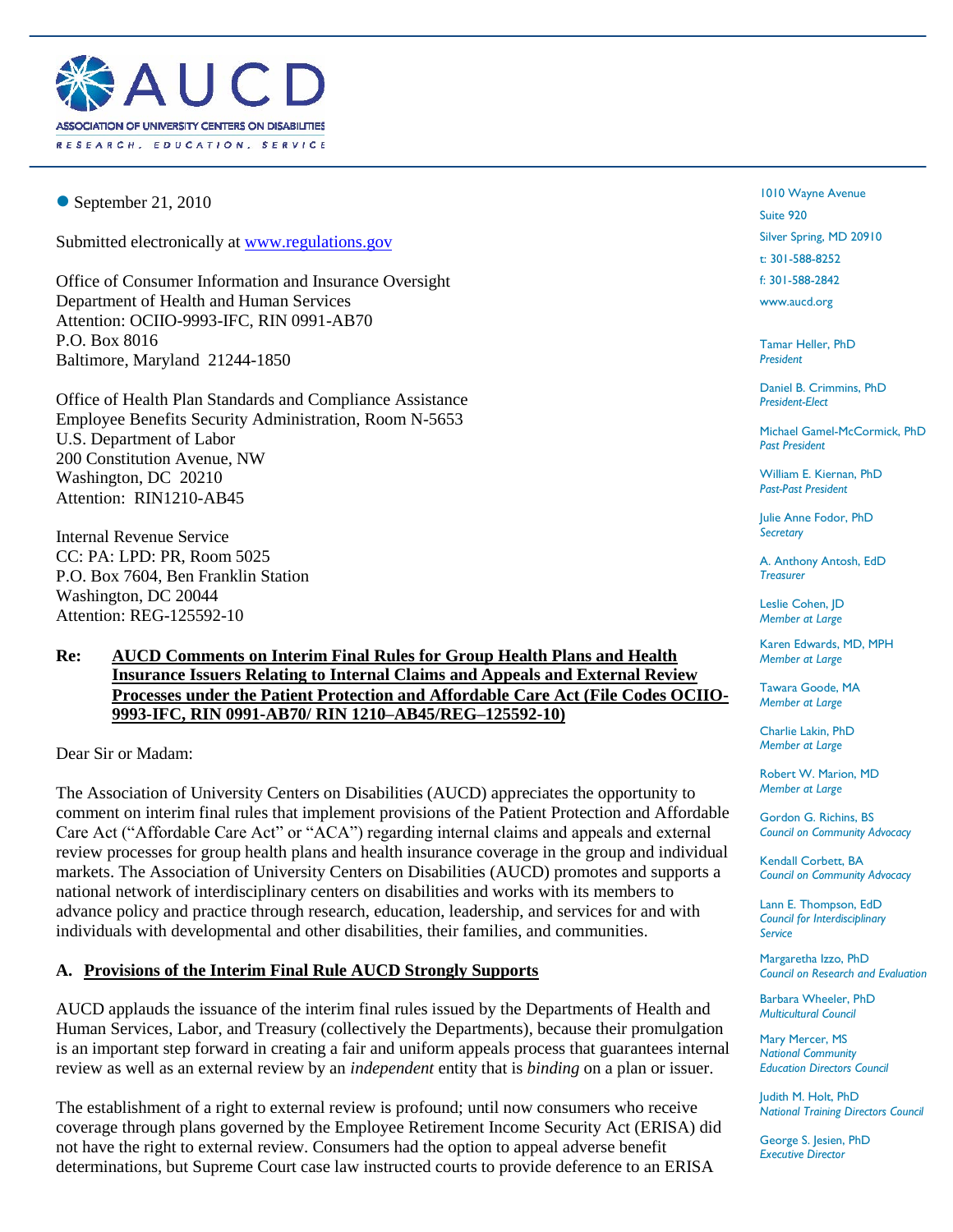plan's decisions.<sup>1</sup> Accordingly, the right to external review under the Affordable Care Act and its regulations is—in the words of one health policy scholar—"a complete game changer," especially given that the Department of Labor estimates that 77 million Americans receive coverage through ERISA plans.<sup>2</sup>

In addition to a guarantee of external review, AUCD strongly supports the following specific provisions regarding *internal* claims and appeals procedures:

- (1) The internal claims and appeals processes of plans and issuers must provide for full and fair review of adverse benefit determinations including rescissions of health care policies;
- (2) In the case of urgent care claims, plans and issuers must notify a claimant of a benefit determination (whether adverse or not) as soon as possible but not later than 24 hours;
- (3) A plan or issuer must provide a claimant, free of charge, with any new or additional information or rationale regarding a claim as soon as possible and sufficiently in advance of a final adverse benefit determination;
- (4) Plans and issuers must avoid conflicts of interest by ensuring that all claims and appeals are adjudicated in a manner designed to ensure the independence and impartiality of the persons involved in making the decision;
- (5) Plans and issuers must provide notice to enrollees in a culturally and linguistically appropriate manner (this is also applicable to external review);
- (6) The failure of plans and issuers to "strictly adhere" to all the requirements of internal claims and appeals processes with respect to a claim will allow a claimant to seek external review including judicial review if necessary; and
- (7) Individuals in urgent care situations and individuals receiving an ongoing course of treatment may proceed with expedited external review at the same time the internal appeals process is pursued.

#### **B. Recommendations to Improve the Interim Final Rule**

AUCD provides the following comments so that the Departments can strengthen the interim final rules, particularly with respect to the external review process.

#### (1) *The Scope of External Review Should Include Review of Rescissions and Denials of Insurance Coverage Based on Eligibility*

The scope of external review should be consistent with the scope of internal claims and appeals. Accordingly, AUCD urges the Departments to expand the range of adverse benefit determinations that can be subject to state and federal external review processes. Under the interim final regulations, external review processes are required to assess a narrower set of adverse benefit determinations than internal appeals but little justification for this disparity is offered. AUCD believes this disparity is not in the best interests of consumers and will lead to confusion and frustration with the appeals process. AUCD, therefore, recommends that the scope of external review processes be equivalent to the scope of internal appeals.

A relatively broad range of adverse benefit determinations can be subject to internal claims and appeals. More specifically, the interim final regulations provide that for purposes of internal appeals, the term "adverse benefit determination" has the same meaning as the definition set forth at 29 CFR 2560.503-1 *plus* any rescissions of coverage. According to 29 CFR  $2560.503-1(m)(4)$ :

The term "adverse benefit determination" means any of the following: a denial, reduction, or termination of, or a failure to provide or make payment (in whole or in part) for, a benefit, including any such denial, reduction, termination, or failure to provide or make payment that is

 $\overline{\phantom{a}}$ 

<sup>1</sup> *Firestone Tire and Rubber v. Bruch*, 489 U.S. 101 (1989).

<sup>&</sup>lt;sup>2</sup> Sara Rosenbaum, "Appeals of Claims for Benefits," Health Reform GPS, available at

<http://www.healthreformgps.org/resources/appeals-of-claims-for-benefits/> (accessed at September 16, 2010).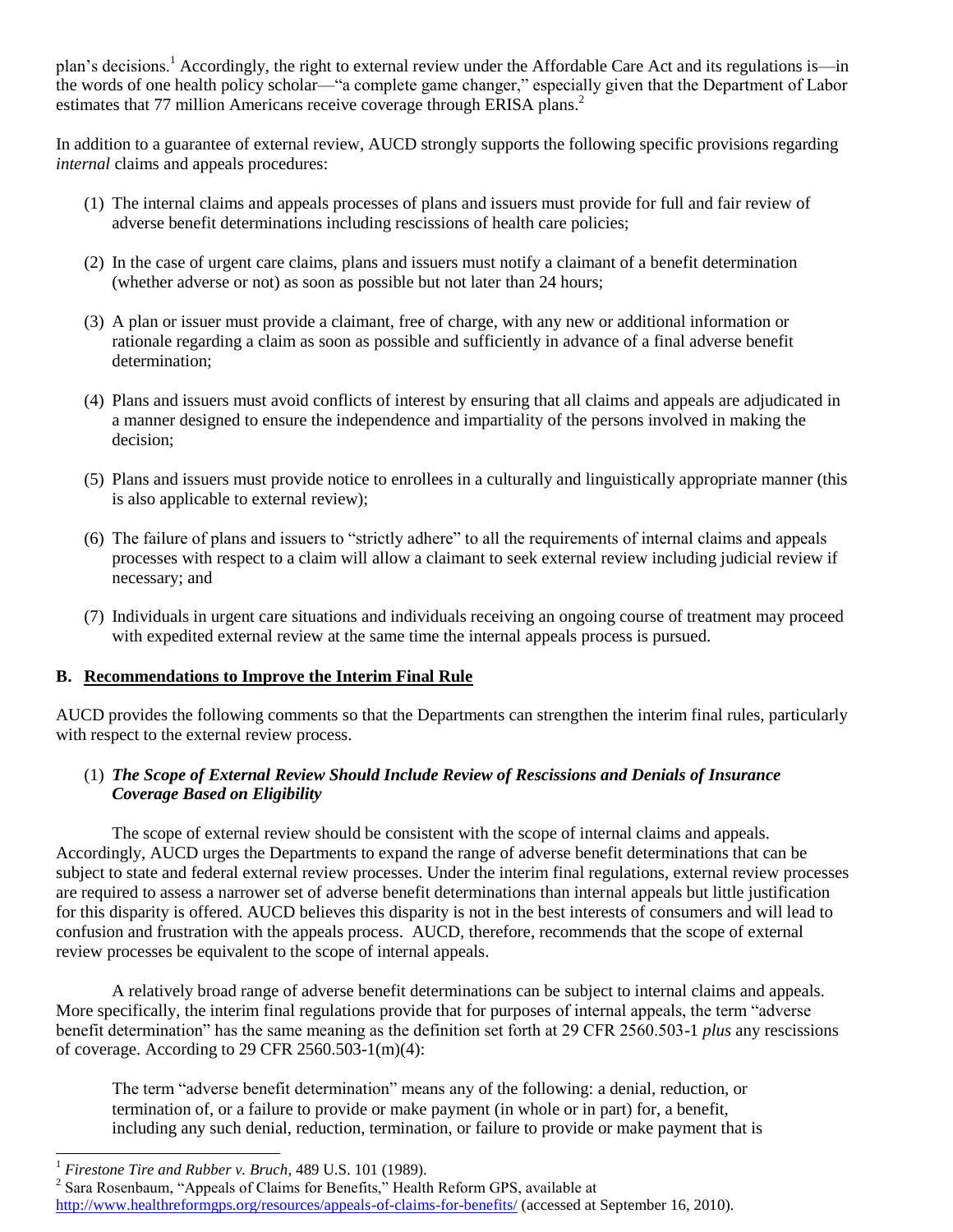based on a determination of a participant's or beneficiary's eligibility to participate in a plan, and including, with respect to group health plans, a denial, reduction or termination of, or a failure to provide or make payment (in whole or in part) for, a benefit resulting from the application of any utilization review, as well as a failure to cover an item or service for which benefits are otherwise provided because it is determined to be experimental or investigational or not medically necessary or appropriate.

This definition of "adverse benefit determination" is considerably broader than standards used for purposes of external review processes. Under the interim final regulations, health plans and issuers are required to comply with either state or federal standards for external review. A state standard must provide, at a minimum, the consumer protections of the Uniform Health External Review Model Act developed by the National Association of Insurance Commissioners (NAIC Uniform Model Act). Accordingly, a state standard must provide for the external review of adverse benefit determinations only with regard to "medical necessity, appropriateness, health care setting, level of care, or effectiveness of a covered benefit."<sup>3</sup> This standard is unduly narrow as it excludes external review of rescissions and other adverse benefit determinations. Similarly, the federal standard is also narrow as it specifically excludes external review of adverse benefit determinations "based on a determination that a participant or beneficiary fails to meet the requirements for eligibility under the terms of a group health plan."<sup>4</sup>

**AUCD strongly recommends that the Departments require** *all* **adverse benefit determinations considered under internal review to be subject to external review under either state or federal law.** Otherwise, consumers may not receive an impartial review of decisions made by health plans and issuers, decisions that could literally mean the difference between accessing critical health care treatment or not.

# (2) *Standard of External Review*

The interim final regulations do not explicitly state that independent review organizations (*i.e.* external review) must make a *de novo* (or fresh) assessment of adverse benefit determinations. Rather, the Department of Labor mentioned this standard of external review in sub-regulatory guidance and it is only applicable to the federal review process.<sup>5</sup> A *de novo* standard of external review is important because it allows an objective review of the facts surrounding an adverse benefit determination. The importance of a *de novo* standard is evident by the fact that the NAIC Uniform Model Act provides for such a standard. **Given its importance, AUCD strongly recommends that the Departments set forth a** *de novo* **standard of external review in their regulations, and that this standard be one of the minimum requirements for state review processes as well as an element of the federal review process.**

## (3) *Evidence and Testimony*

The statute and interim final regulations allow consumers to provide evidence and testimony during internal claims appeals. AUCD believes that it is important for consumers to also have this opportunity during external review, and request the Departments to include a regulatory provision that would permit consumers to provide evidence and testimony during external review. Further, AUCD believes that both internal claims appeals and external reviews should (1) be non-adversarial in nature and not permit cross-examination of the enrollee by representatives of the health plan or health plan issuer, (2) should not require compliance with state or federal rules of evidence, and (3) should allow oral testimony. Such provisions would benefit consumers who may not be represented by counsel or other consumer advocates.

## (4) *Requirement to Provide Continued Coverage Pending the Outcome of External Review*

The statute and interim final regulations require plans and issuers to provide continued coverage pending the outcome of an *internal* claims appeals process. However, there appears to be no such requirement when consumers are pursuing external review of an adverse benefit determination. Continuation of coverage is important to ensure a fair external review, and it is especially important to individuals in urgent care situations and individuals receiving an ongoing course of treatment. People with disabilities and chronic conditions will be particularly susceptible to

<sup>&</sup>lt;sup>3</sup> 45 CFR 147.136(c)(2)(i).

 $4\,$  45 CFR 147.136(d)(1).

<sup>5</sup> Department of Labor, Technical Release 2010-01, Interim Procedures for Federal External Review Relating to Internal Claims and Appeals and External Review under the Patient Protection and Affordable Care Act (August 23, 2010),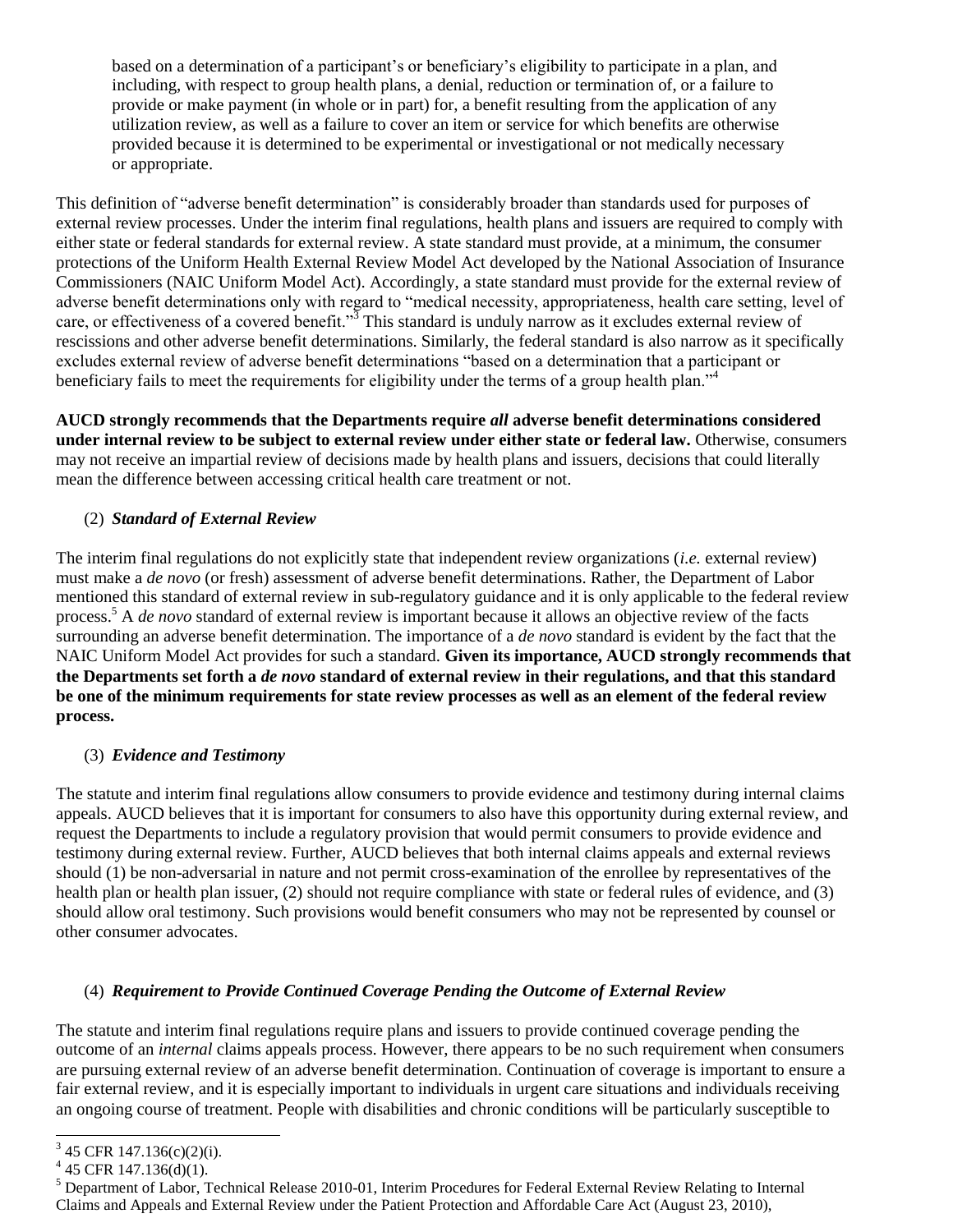negative outcomes when services addressing a complex or serious medical condition are cut off during the course of an external appeal. **Accordingly, AUCD strongly recommends the Departments to implement a regulatory provision that would require plans and issuers to provide continued coverage pending the outcome of external review**.

## (5) *Applicability of Federal External Review Process in States without Universal Applicability of External Review Laws*

The Departments have specifically requested comments on the issue of whether the federal external review process should apply to all plans and issuers in a state if the state external review process does not apply to all issuers in the state. This issue arises because some state external review processes do not apply to all issuers (e.g., state external review laws may be only applicable to HMOs and not other types of health coverage). In such instances, the federal government could apply its external review process only to health coverage not covered by state law or it could apply the federal process to all health coverage in a state.

AUCD believes the more prudent option would be to have the federal process apply to all health coverage in a state. As noted by the Departments themselves, a central principle behind the interim final regulations is to create a uniform appeals process. Accordingly, the application of federal law to all health plans in states, having less than universal applicability of external review processes, would lessen confusion among consumers and increase efficiencies for plans and issuers.

# (6) *Transition Period*

Under the interim regulations, plans do not have to comply with the new rules until plan years beginning after July 2011, but they must be subject to binding reviews before then. AUCD believes the final regulations should also immediately expand the scope of issues subject to review, using the new definition of adverse benefit determination for individual as well as group plans.

Consumers need an immediate mechanism to appeal and assert the various rights that go into effect on September 23, 2010 under the Affordable Care Act. Plans and issuers should fully comply with the new process as of July 2011, not in health plan years that begin after that time. It will be easier to monitor the new appeals system and educate consumers about their rights if there is a clear date by which the system is effective. Though AUCD understands that it may take until the next plan year for plans to conform their evidences of coverage and handbooks to explain the new requirements, they can begin providing appropriate information on claims denials on a given date that does not vary by plan year.

# (7) *Representation*

Many consumers rely on their healthcare providers to support, and sometimes, initiate appeals on their behalf. Some healthcare providers and/or their clinical staff act on information about a whole or partial denial of their patients' benefits, and occasionally do so without their patient's full knowledge. Just as enrollees can mistakenly exhaust one or more appeal opportunities through lack of understanding about appeal procedures, clinicians can also inadvertently compromise their appeal rights by calling the health plan to discuss a denial or limitation in benefit.

The model notices and all other information about enrollees' appeal rights should explicitly state when or if the prescribing healthcare provider may act as an authorized representative for the purposes of exercising his/her patient's appeal rights. The NAIC model law discusses a consumer's right to designate a representative in writing. AUCD believes that a right to representation is among the consumer protections in the model law and recommends that this right be included in federal regulations as one of the minimum protections.

## (8) *Medically Trained Decision-Makers of Claims Based on Medical Necessity*

Although the interim final rule requires decision-makers to avoid conflicts of interest in order to render impartial decisions, the rules do not require those making important claims decisions to have an appropriate degree of medical or clinical education and training when rendering a decision related to medical necessity or appropriateness. Because of this, the decisions of physicians and other providers who actually lay hands on patients are at risk of being overturned by individuals with no medical or clinical expertise. The interim final rule should